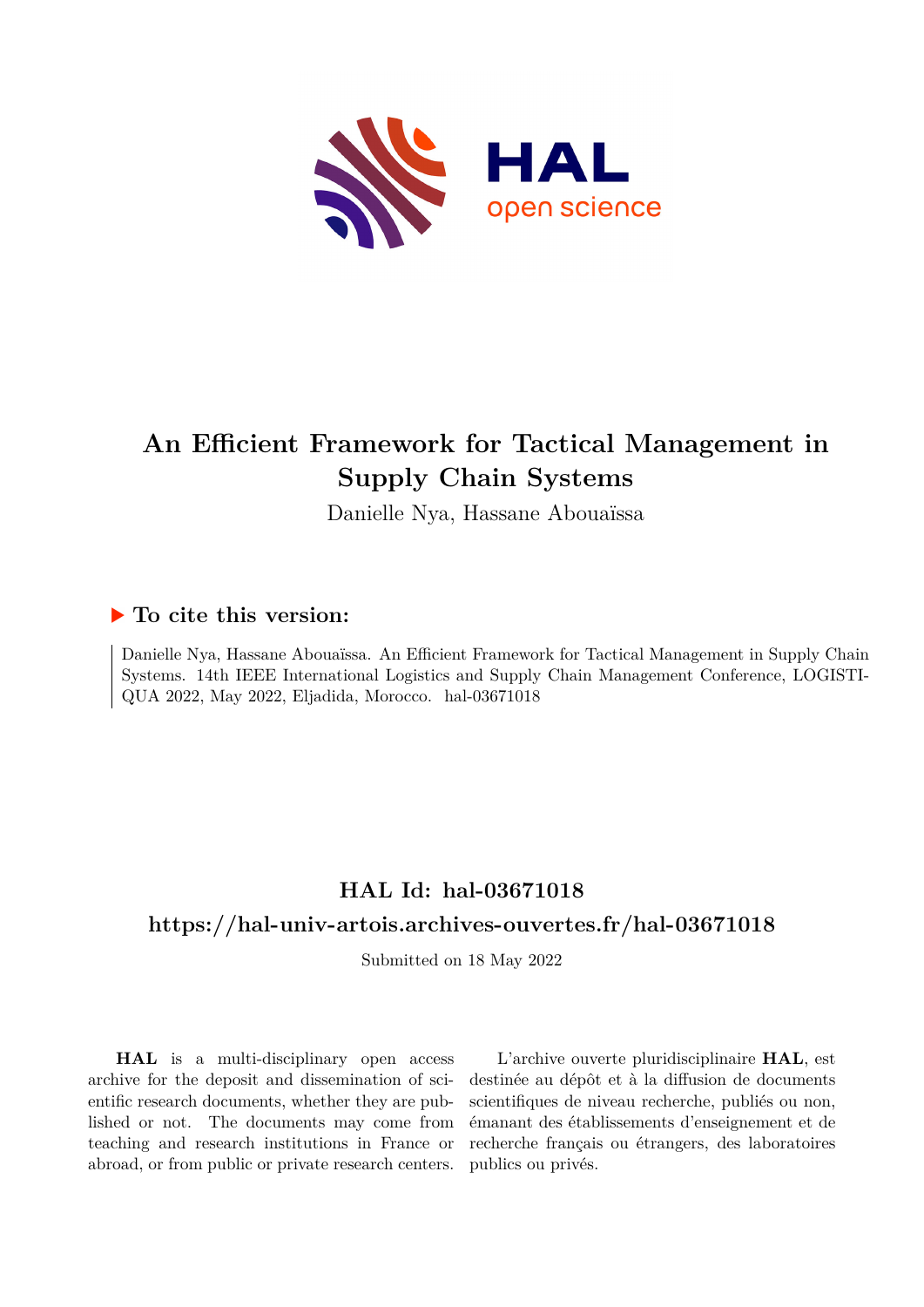14th International conference of Logistics and Supply Chain Management LOGISTIQUA 2022 – May, 25 -27 National School of Business and Management (ENCGJ), A. Chouaib Doukkali University, ELJADIDA – Morocco

# An Efficient Framework for Tactical Management in Supply Chain Systems

Danielle Nyakam Nya and Hassane Abouaïssa

Univ. Artois UR 3926, Laboratoire de Génie Informatique et d'Automatique de l'Artois (LGI2A) F-62400 Béthune, France (danielle.nyakamnya,hassane.abouaissa)@univ-artois.fr

*Abstact—* Although dynamic supply chain management is nowadays quite widely studied, several problems related to their control remain a challenging task. Indeed, most of the methods are model-based control strategies where supply chain models play a major role. The increasing complexity of these systems makes their representation more difficult and fails to capture all the dynamic behavior of the supply chain networks. This paper proposes a new efficient and easy implementable framework for tactical management in supply chain systems. The developed approach rests on the use of model-free control in order to deal with the inventory control of supply chains. The provided numerical simulations of a petrochemical example shows the effectiveness and robustness of model-free controllers against the classic controllers.

*Keywords—*Supply chain management; model-free control; inventory control; intelligent controllers.

#### I. INTRODUCTION

The study and control of supply chains have arisen interest on the research community and enterprises because of implicit economic benefits [1]. The excellent reviews provided in [2], [3], [4], [5], [6] permit to underline the importance of automatic theory methods in the management of the different processes in the supply chain systems. Successfully control algorithms have been then developed. The classical PID controllers was presented in [7] and applied by [8] in order to control the inventory level in supply chain at a desired values, considered as the optimal one aiming to satisfies the market demand timely and most effective way and to synchronize the incoming and outgoing flows of each supply chain component. [9], [10] have proposed the application of the differential flatness concept which seems to be more efficient for complex and highly nonlinear systems. Dynamic programming and optimal control methods aims to optimize an objective function that describes the performance of the system were applied by [11] and [12]. This standard procedure allows to obtain an optimal state feedback control [2]. Early in 1999, [13] has proposed a PID like controller for the management of inventory levels in supply chains. Robust control theory allows to take into account uncertainties concerning customer demand, machine failure and lead times as shown in [14], [15], [16]. In this framework, uncertainties are unknown but bounded quantities and constraints dictated by specifications and physical limitations [2]. More realistic and optimal results call for the introduction of forecasting techniques in order to capture the changing demand and uncertainties in the market in supply chain planing to maintain an inventory level in order to satisfy the customer demand. As depicted in the works of [17], [18], [19], model predictive control (MPC) has been applied to solve a dynamic optimization problem of the inventory. In [20], MPC control is used to demonstrate that safety stock levels can be significantly reduced and financial benefits achieved while maintaining satisfactory operating performance in supply chain. Concret applications of MPC and Internal Model Control (IMC) have

It is important to underline that most of the developed control strategies are model-based where supply chain models play an important role. The increasing complexity of these systems makes their representation more difficult and fails to capture all the dynamic behavior of the supply chain networks. As stated in [24], writing a "*good model*", where constraints and perturbations might be severe, is quite beyond our reach especially if online calibration ought to be performed. In addition, the use of more or less a good model, needs the identification of several parameters to assess a particular control strategy which is also true in the supply chain systems [26]. In this framework, a new setting of "*model-free control*" (MFC) and its corresponding intelligent controllers seems to be an efficient solution to tackle the problem in a new controloriented tactical decision policy for inventory management in a production-inventory system and supply chain management

been developed in [21], [22], [23].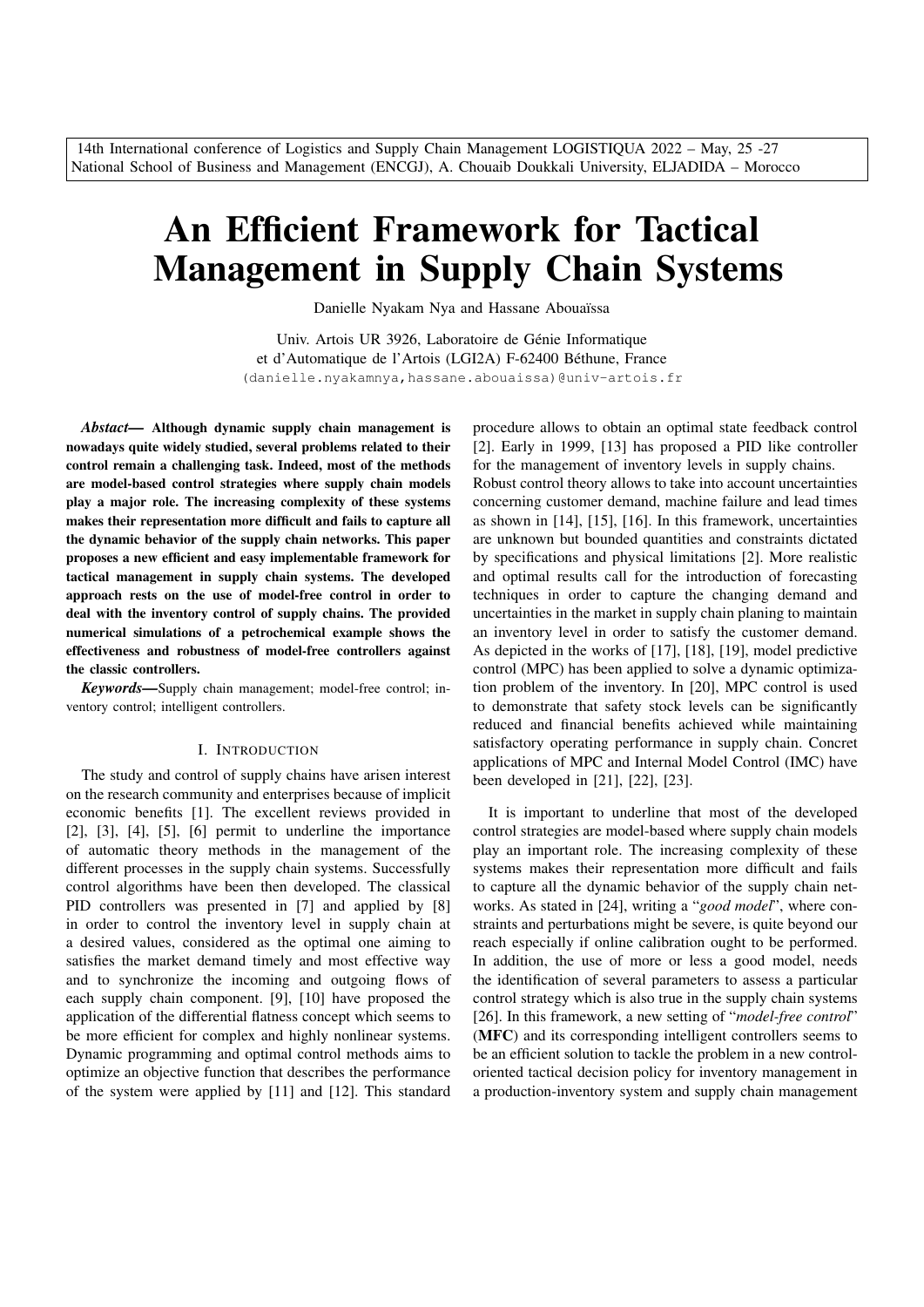area that permits to answer, from our point of view, to the addressed problem. Such control strategy which avoids the use of any mathematical model of the studied supply chain, allows easily to take into account the inherent perturbations. In addition, its corresponding intelligent controllers are easy to tuned and to implement (See, e.g., [24], [25], for an indepth presentation of model-free control and the meaning of intelligent controllers). Since it introduction in the field of automatic control, MFC already had many successful concrete applications (See e.g., [27], [28], [29] [30], [31], [32], [33], [34], [35] and the references therein).

This paper deals with the operational activities of supply chain dynamics and propose an efficient framework for tactical management in supply chain. The developed approach rests on the use of an Intelligent control algorithm, stemming from model-free control theory, which allows the regulation of inventory levels while ensuring a synchronization of the flow at the whole supply chain. A first attempts has already presented in [36] and [37]. The jointly use of MFC and Smith predictors has been developed in [38]. Here, the application of MFC is oriented towards a linear supply chain with application to a petrochemical problem stemming from [8]

The organization of the paper is as follow. Section II, describes the used model for the studied supply chain system. Section III, recalls the main principles of model-free control and its corresponding intelligent controllers. Simulation results of the proposed algorithm to linear supply chain, and analysis are provided in Section IV. Some concluded remarks and future works are reported in Section V.

#### II. MATERIAL FLOW RATE MODEL FOR SUPPLY CHAINS

Several approaches stemming from traffic theory are used to deal with supply chain modeling and analysis. It is important to stress that several phenomena like transport and production, lead to unavoidable lead times or throughput times. Therefore, delay differential equations play a key role.

Following [39], a supply chain model can be modeled with analogy with traffic flow theory. Then, the set of elements of supply chains can modeled using linear differential equation. In order to understand the dynamic behavior of Supply Chain consider the following example of sequential chain (Fig. 1).



Fig. 1: Linear supply chain

Models of supply chain systems are based on a set of nodes (represented by circles) which represent the suppliers *i*, characterized by an inventory level  $N_i$ ,  $(i = 1,...n)$ . The production or incoming rate  $\lambda_i$ , depending if the node is producer (manufacturing cell, for exemple) or non-producer

(warehouse, supplier or distribution center, . . . ). This parameter could represent the production speed of this supplier.  $i = 0$ , corresponds to a resource center that provides raw materials and  $i = n + 1$ , is the final customer.

According to [8], the producer node is characterized by a variation of its production rate by varying its internal production policy. It is important to underline that the models either for a non producer or producer nodes, as provided by [8], fail to take into account explicitly the intrinsic parameter of delay. For this, a relatively modified model tacking into account this delay is introduced in both producer and non producer nodes.

#### *A. Non producer node model*

Equation (1), describes the dynamic change in inventory level as a difference between the production or incoming rate  $\lambda_i$  and the delivery flow rate  $y_i$ .

$$
\dot{N}_i(t) = \gamma \lambda_i(t - \theta) - y_i(t), \qquad t \geq \theta \tag{1}
$$

where, the delivery flow rate  $y_i(t)$  corresponds to the customer total demand. *r*

$$
y_i(t) = \sum_{j=1}^{t} F_{i,j} \lambda_j(t)
$$
 (2)

The output  $N_i(t) \ge 0$  is the inventory level, and  $\lambda_i(t) \ge 0$ represents the control variable. The adaptation time  $\theta$  is assumed to be known.  $F_{i,j}$  represents the stoichiometric ratio of the stock product in node *i* that is required by node *j*, (See e.g., [8]). Finally,  $\gamma$  is a yield parameter which might be poorly known.

In [38], the authors have provided a mathematical illustration of the so-called *bullwhip effect*. Indeed, if the desired inventory level either for production or non production node, is assumed to be constant i.e.,  $\dot{N}_i(t) = 0$ , then (1) yields  $\lambda_i(t) = \frac{y_i(t+\theta)}{\gamma}$ . In this case, the individual demand has to  $\gamma$  be "guessed". In addition, no theoretical technique will ever produce rigorously accurate predictions. For simplicity's sake let us presume here a constant bias  $b \neq 0$ , i.e.,  $\dot{N}_i(t) = \frac{b}{\gamma}$ . Thus,  $N_i(t) = \frac{b-\theta}{\gamma}(t-\theta) + N_i(\theta), t \ge \tau$ . Its absolute value  $|N_i(t)|$ becomes very large, at least from a purely mathematical standpoint, when  $t \rightarrow +\infty$ . Notice that, although the bullwhip effect phenomenon is more or less understood, the literature does not seem to contain any clear-cut definition of this effect.

#### *B. Producer node model*

The incoming rate varies accordingly to production policies and process dynamical behavior. Change in the production rate involves several activities that require a delay time  $\theta$ which appears in (1). Then its dynamics can be represented by:

$$
\dot{\lambda}_i(t) = \frac{1}{T_i} \left[ W_i(t) - \lambda_i(t) \right] \tag{3}
$$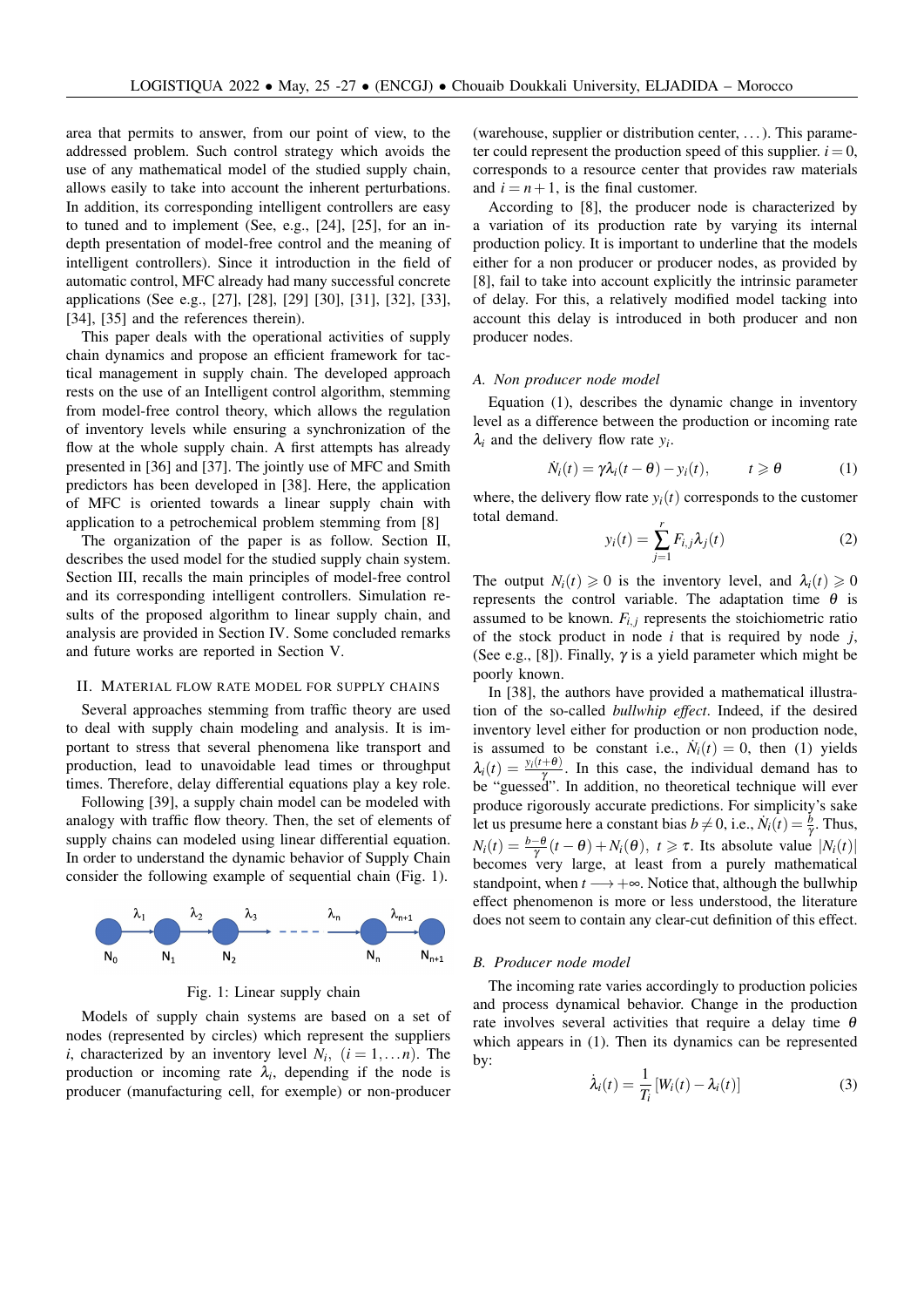where,  $W_i(t)$  represents the control variable that varies the production rate  $\lambda_i$ , in a producer node, in contrast with a non producer node, where  $\lambda_i$  corresponds only to the materials that are received from its suppliers.  $T_i$  is the adaptation time of the production rate  $\lambda_i$ . Equations (1) and (3) give the dynamic model of producer node.

The main objective of the designed controller for such systems is to keep inventory levels at a desired value by regulating the production or incoming rate. Either for a producer or non producer node the inventory level *N<sup>i</sup>* are to be controlled indirectly through λ*<sup>i</sup>* .

Physical limitations (bounds in the inventory levels  $N_i(t)$ and flow rates  $\lambda_i$  for a non-producer node and  $W_i$  for a producer node must be taking into account as follow:

$$
\begin{cases}\nN_{i,min} \leq N_i \leq N_{i,max} \\
0 \leq \lambda_i \leq \lambda_{i,max} \\
0 \leq W_i \leq \lambda_{i,max}\n\end{cases}
$$
\n(4)

Although the above models describe more or less the behavior of the system, the proposed model-free controller ignores these descriptions since its rests on an ultra-local model which is continuously updated. The following section recalls the principle of this paradigm.

#### III. MODEL-FREE CONTROL: AN OVERVIEW

Model-free control is defined as an original concept based on the algebraic estimation and it is independent of any precise mathematical model of the system to be controlled. Since the first work of [24] several concret and successful applications around the world has be developed in most diverse fields as intelligent transportation systems [31], [35], [33], robotic [32], energy management [30],  $\dots$ 

Consider the input/output model of the system (5), that can be nonlinear in most cases and unknown or as stated in [34], at least poorly known.

$$
E(y, \dot{y}, \dots, y^{(a)}, u, \dot{u}, \dots, u^{(b)}) = 0
$$
 (5)

Following the principle of MFC, the system described by (5) is replaced by the so-called "*ultra-local (or phenomenological) model*":

$$
y^{(v)} = F + \alpha u \tag{6}
$$

where:

- $y^{(v)}$  is the derivative of order  $v \ge 1$  of *y*. The integer *v* is selected by the practitioner. Several concert examples and applications show that  $v$  may be chosen quit low, i.e., 1, or only seldom, 2.
- $\alpha \in \mathbb{R}$  is a non-physical constant parameter. It is chosen by the practitioner such that  $\alpha u$  and  $y^v$  are of the same magnitude.

• *F*, which is continuously updated, subsumes the poorly known parts of the plant as well as of the various possible disturbances, without the need to make any distinction between them.

### *A. Intelligent controllers*

Assume that *F* is estimated and close the loop with the intelligent PID (*iPID*) controller,

$$
u = -\frac{F_{est}(t) - y_{ref}^{(v)}(t) + C(e(t))}{\alpha}
$$
(7)

where

- $y_{ref}$  is the reference trajectory,
- $e = y y_{ref}$  is the tracking error,
- *Fest* is an estimate value of *F*,
- $C(e(t)) = K_Pe(t) + K_I \int e(t) + K_D \frac{de(t)}{dt}$
- *KP*, *K<sup>I</sup>* and *K<sup>D</sup>* are the usual tuning gains.

Equations (6) and (7) yield

$$
\ddot{e} + K_D \dot{e} + K_P e + K_I \int e = 0 \tag{8}
$$

In (8), *F* does not appear anymore, which means that the unknown parts and disturbances of the system vanish. We are therefore left with a linear differential equation with constant coefficients of order 3.

The tuning of  $K_P$ ,  $K_I$  and  $K_D$  becomes therefore straightforward for obtaining a "good" tracking of  $y_{ref}$ . This is a major benefit when compared to the tuning of of "classic" PIDs, (See, e.g., [24], for a complet description of MFC concept),

## *B. Online estimation of F*

Assume that  $v = 1$  in (6). In Laplace domain it becomes

$$
sY = \frac{\Phi}{s} + \alpha U + y_0 \tag{9}
$$

where

- $\Phi$  is a constant,
- *y*<sup>0</sup> is the initial condition corresponding to the time interval  $[t - \tau, t]$ .

In order to get rid of  $y_0$ , multiply both sides by  $\frac{d}{ds}$ 

$$
Y + s\frac{dY}{ds} = -\frac{\Phi}{s^2} + \alpha \frac{dU}{ds}
$$
 (10)

For smoothing the noise, multiply both sides by  $s^{-3}$  which in time domain yields<sup>1</sup>.

$$
F = -\frac{6}{\tau^3} \int_{t-\tau}^t ((\tau - 2\sigma)y(\sigma) + \alpha\sigma(\tau - \sigma)u(\sigma))\,d\sigma \quad (11)
$$

where  $\sigma$  is quite small and depends on the sampling period as well as the noise intensity.

<sup>1</sup>According to the equivalence:  $s^{-n} \to f^{(n)}$ , (11) corresponds to the multiple integrals which are easily implemented as discrete linear filters.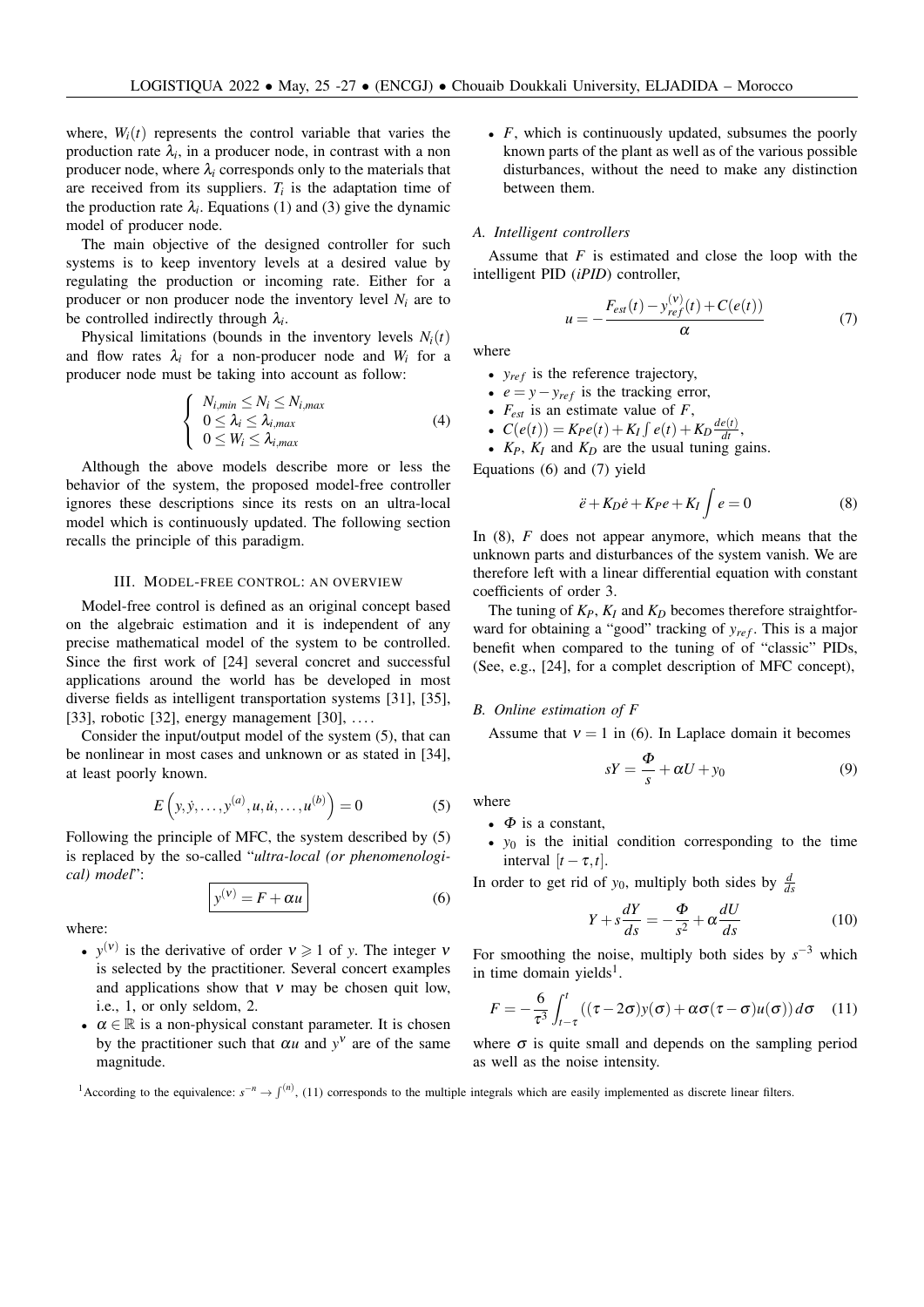# IV. SIMULATION RESULTS: APPLICATION TO A PETROCHEMICAL PLANT

The conducted simulation study concerns the linear model of a petrochemical multi-product plant borrowed from [8], (See Fig.2).



Fig. 2: Representation of the petrochemical plant

The number on the nodes identifies the numbering used through the simulations and figures presenting plots of the results. Hexane and catalyst are imported, whereas ethylene is obtained from a local refinery. The production of ethylene and butane is carried out by independent production plants (producer nodes). There exist intermediate storages for hexane, ethylene, butane and catalyst feedstocks (non producer nodes). Only five demand sources are taken into consideration from  $D_1$  to  $D_5$  (Nodes 5, 6, 7, 16 and 17).

The following table 1, stemming from [8] resumes the nomenclature for each node of the studied petrochemical plant.

TABLE 1: Node nomenclature

| node          | element                | node  | element           |
|---------------|------------------------|-------|-------------------|
| 1             | hexene ship            | 2     | hexene store      |
| $\mathcal{R}$ | reactor $R_1$          | 4     | store $A_1, A_2$  |
| 5, 6, 7       | client $D_1, D_2, D_3$ | 8     | refinery          |
| 9             | ethylene plant         | 10    | ethylene store    |
| 11            | butene plant           | 12    | butene store      |
| 13            | catalyst store         | 14    | reactor $R_2$     |
| 15            | store $B_1, B_2$       | 16,17 | client $D_4, D_5$ |
| 18            | Catalyst               |       |                   |
|               |                        |       |                   |

## *A. Model-free control of a non producer node*

The studied petrochemical plant is composed of the following non producer nodes:

 $C_{n-p} = \{1, 2, 4, 5, 6, 7, 10, 12, 13, 15, 16, 17, 18\}$ . Following Section III, each node can be described by the following phenomenological model:

$$
\dot{N}_i(t) = F_i(t) + \alpha_i u_i(t) \tag{12}
$$

where  $u_i = \lambda_i$  represents the control variable allowing to maintain the level at a desired positive value.  $F_i$  is estimated as above.

Consider as illustrative example the control of the level in the non producer node  $i = 4$ .

$$
\dot{N}_4(t) = F_4 + \alpha_4 u_4(t) \tag{13}
$$

The corresponding control  $u_4 = \lambda_4$  is obtained immediately

$$
u_4(t) = -\frac{1}{\alpha_4} \left[ [F_4]_{est} + N_{4,ref} + K_{P4}e(t) \right] \tag{14}
$$

where

•  $e(t) = N_4(t) - N_{4,ref}$  represents the tracking error.

•  $K_{P4}$  is a tuning gain<sup>2</sup>.



Fig. 3: Time evolution of the inventory level *N*<sup>4</sup>

At this node, Reactors  $R_1$  and  $R_2$  change from producing product  $A_1$  to  $A_2$  and  $B_2$  to  $B_1$  at the half of time of simulation. Excellent results are obtained despite the sudden change in the desired level (See. Fig.3)<sup>3</sup>.

The results in Fig. 4 show the time evolution of the level for the non producer node  $N_{15}$  which is storage node for  $B_1$ and  $B_2$ .



Fig. 4: Time evolution of the inventory level  $N_{15}$ 

 $2$ The linear character of the studied system shows that the use of an i-P is sufficient to deal with the control of the level. The integral part of the controller is already included in the estimation of *F*.

<sup>3</sup>See e.g., [8], or the different values of production rations as well as initiale conditions values.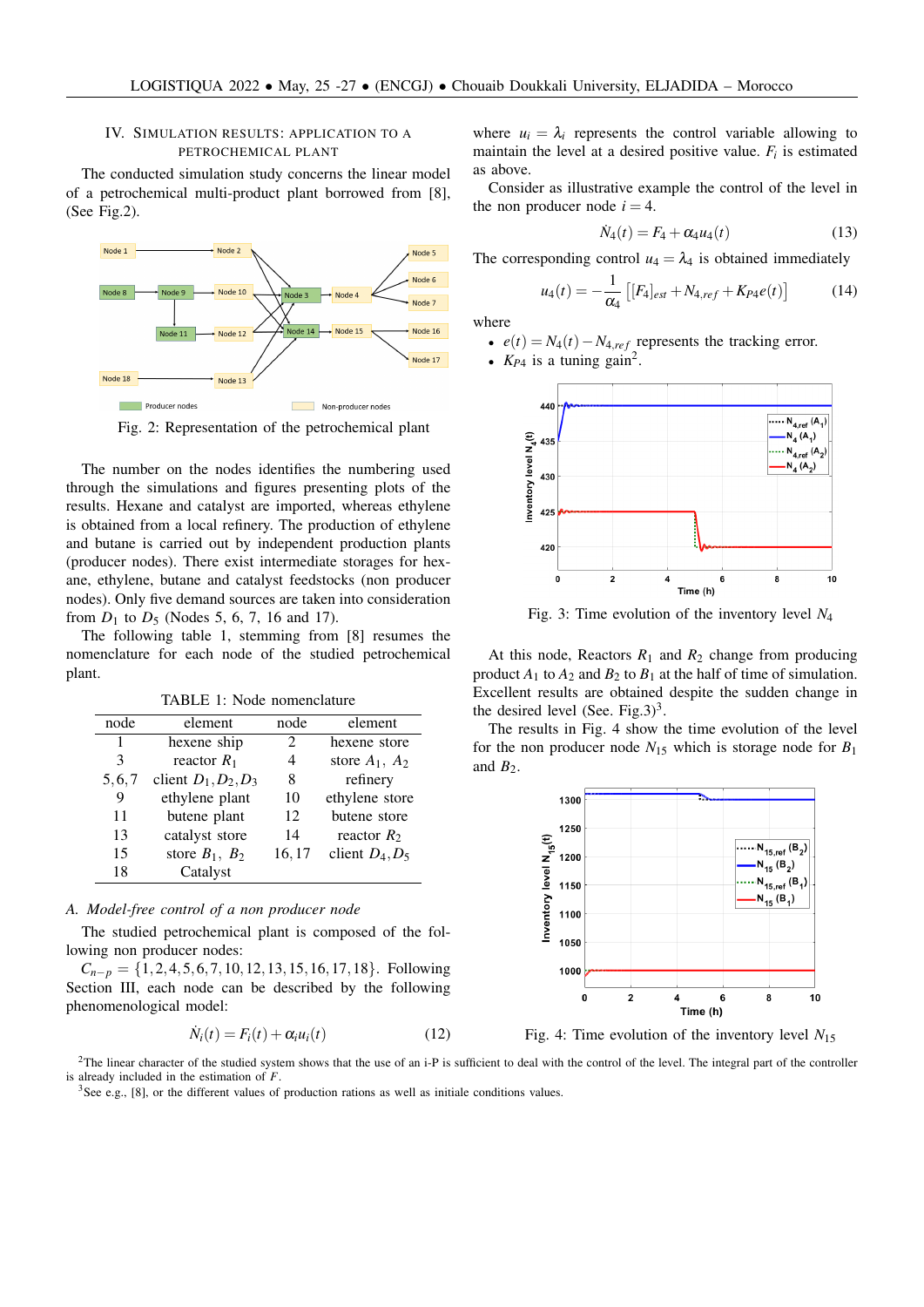As depicted in these figures, the proposed controllers show high efficiency against uncertainties and demonstrate how the desired values of each level in the studied supply chain are reached. In the same time, it guarantees the synchronization of the flows at different levels of the studied plant (See Fig.5).



Fig. 5: Variation of the incoming flow rate  $\lambda_{15}$ 

## *B. Model-free control of a producer node*

In addition to the non producer nodes, the petrochemical plant contains a set of producer node:  $C_p = \{3,8,9,11,14\}$ In the case of producer node, the control algorithm follows the same reasoning as in the non producer case. Then and Without a loss of generality, the obtained control, for each node reads:

$$
W_i = -\frac{1}{\alpha_p} \left[ [F_i]_{est} + \lambda_{i, ref} + K_{Pi}e(t) \right]
$$
 (15)

Figure 6 shows the time evolution of the level at the producer node *N*9. Here also, the controller manages efficiently the different nodes to the desired values and permits to synchronize the whole system.



Fig. 6: Time evolution of the level of the producer node *N*<sup>9</sup>

Figure 7 shows the incoming flow rate variation at the node *N*11.



Fig. 7: Variation of the incoming flow rate  $\lambda_{11}$ 

## V. CONCLUSION

The model-based control of supply chain has been a subject of several studies and application and remain until today an open problem. Most of the proposed algorithms must faces the thorny problem of a realistic representation of the studied system. In addition, the control laws must also deal with uncertain customer demand as well as stochastic conditions.

In this paper, we focused on the development of an efficient framework for tactical management in supply chain systems, where the need for a mathematical model is no longer necessary. Simulations results show that a simple Intelligent proportional or iP controller seems to be more adapted to deal with such systems.

However, several further studies must be conducted in order to deal with the important issue of bullwhip effect and its attenuation. Critical supply chain systems which include perishable production must be deeply studied and controlled. Uncertainties of customer demands for example will be tacked into account by introducing a deterministic approach for demand forecasting. Several works as in [40] have demonstrated that the application of control theory approaches can easily reduce stock levels by up to 80% compared to 20-30% with MRP and hence reduce cost. These assessments must be demonstrated in the case of the proposed, in this paper, modelfree control approach.

#### **REFERENCES**

- [1] A. Bartoszewicz and M. Maciejewski, "Sliding mode control of periodic review perishable inventories with multiple suppliers and transportation losses, " Bulletin of Polish Academy of Sciences Technical Sciences, vo. 61, No, 4, pp. 885–892, 2013.
- [2] H. Sarimveis, P. Patrinos, C. D. Tarantilis, and C. T. Kiranoudis, "Dynamic modeling and control of supply chain systems: a review," Computers and Operations Research 35 (11), pp. 3530–3561, 2008.